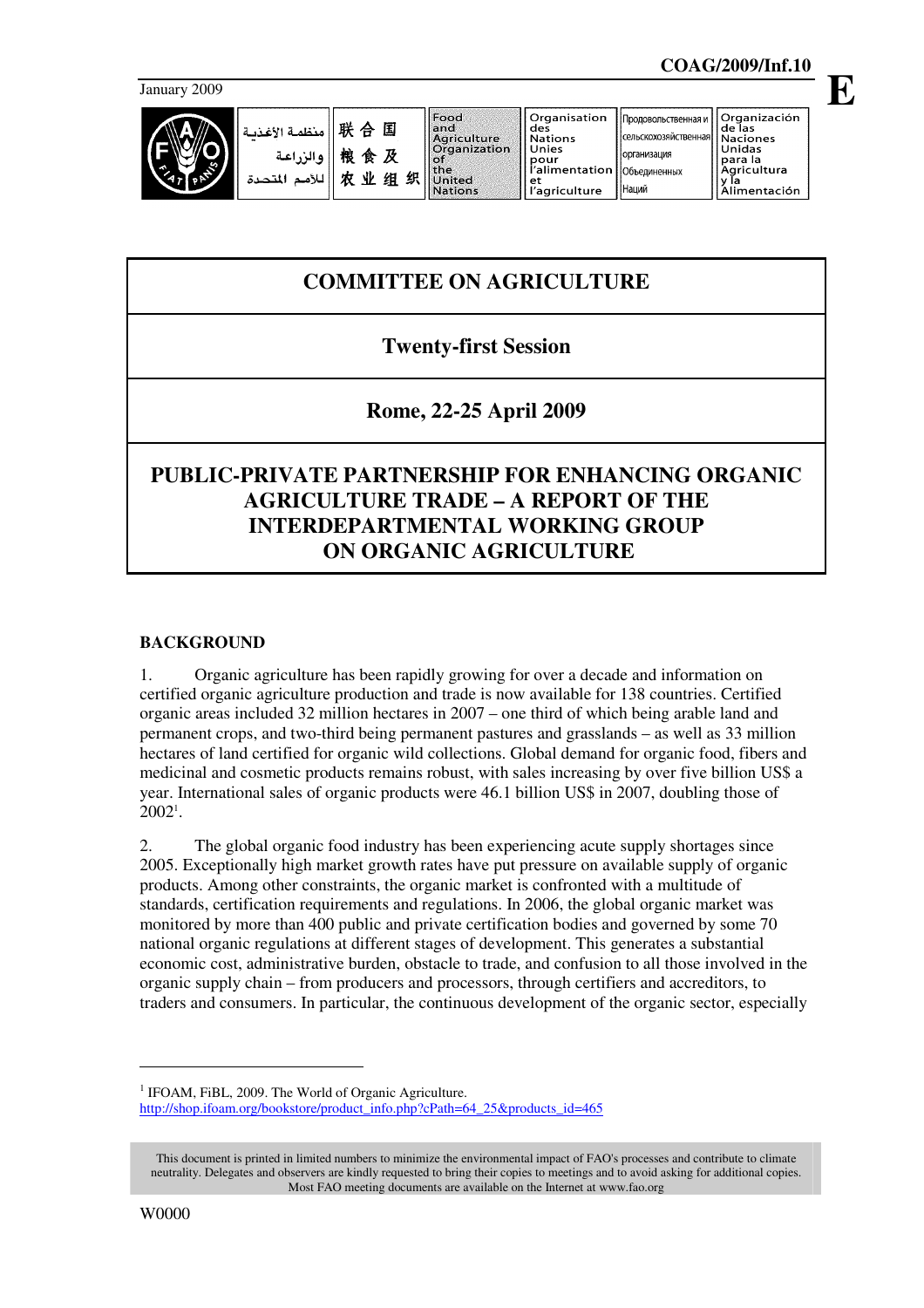for producers in developing countries, requires a clearer path towards efficient organic guarantee systems.

3. In this context, there is a need to create an environment conducive to small farmers' entry to organic export markets, through low-cost certification schemes and trusted organic food control systems in developing countries. As a centre of excellence in the field of agriculture, fisheries, forestry and their natural resource basis, FAO stands ready to facilitate public-private and North-South dialogue, as well as intergovernmental recognition of organic standards and certification systems on the basis of Codex Alimentarius Commission (CAC) guidelines.

### **ESTABLISHMENT OF A PUBLIC-PRIVATE PARTNERSHIP**

4. In 2003, FAO joined forces with the United Nations Conference on Trade and Development (UNCTAD) and the International Federation of Organic Agriculture Movements (IFOAM) and formed the International Task Force on Harmonization and Equivalence in Organic Agriculture (ITF). This initiative was supported by several donor organizations<sup>2</sup>.

5. The ITF was composed of individuals working in government agencies, intergovernmental agencies, and civil society and other private sector organizations involved in organic agriculture regulation, standardization, accreditation, certification and trade<sup>3</sup>.

6. The ITF represented an open-ended platform for dialogue among public and private stakeholders who worked together from 2003 to 2008. The goal of the ITF was to address and seek solutions to trade barriers arising from the many different standards, technical regulations and certification requirements that function in the organic sector, and enable developing countries to have more access to organic trade. The ITF focused on opportunities for harmonization, equivalence and other forms of cooperation within and between government and private organic guarantee systems.

7. From the outset, the ITF agreed that solutions should provide for the continued growth of organic agriculture and maintenance of its principles along the following criteria:

- benefit to producers and consumers and the organic market as a whole:
- recognition of national sovereignty;
- access to markets with minimal bureaucracy;
- fair competition among operators;
- adequate and consistent consumer protection and trust;
- sensitivity to different biophysical, socio-economic environments;
- support and involvement of stakeholders;
- support for market choice;

 $\ddot{\phantom{a}}$ 

- transparency of operation and decision-making;
- special consideration to the situation of developing countries;
- building solutions on existing systems, programmes, and organizations, without the creation of new institutional structures.

<sup>&</sup>lt;sup>2</sup> Financial support was provided by the Swedish International Development Cooperation Agency (Sida), the Norwegian Agency for Development (Norad), and the Government of Switzerland.

<sup>&</sup>lt;sup>3</sup> ITF participants have come from government agencies of 25 countries (Argentina, Australia, Brazil, Canada, China, Costa Rica, Denmark, Dominican Republic, Fiji, Germany, Greece, Guatemala, India, Indonesia, Japan, Netherlands, Philippines, Samoa, Sweden, Switzerland, Tanzania, Thailand, Tunisia, Uganda and USA), seven inter-governmental agencies (EC, OECD, FAO, UNCTAD, UNECE, UNEP and WTO) and 20 civil society and other private organizations (Argencert, EcoCert, Ecologica, Green Net, IAF, ICEA, IFOAM, IOAS, ISEAL Alliance, ISF, JONA, Kawacom Uganda Ltd., KOAN, KRAV, Migros, Oregon Tilth, Organic Food Development Center, Rachel's Organic Dairy, Women in Business Development, Pacific Islands).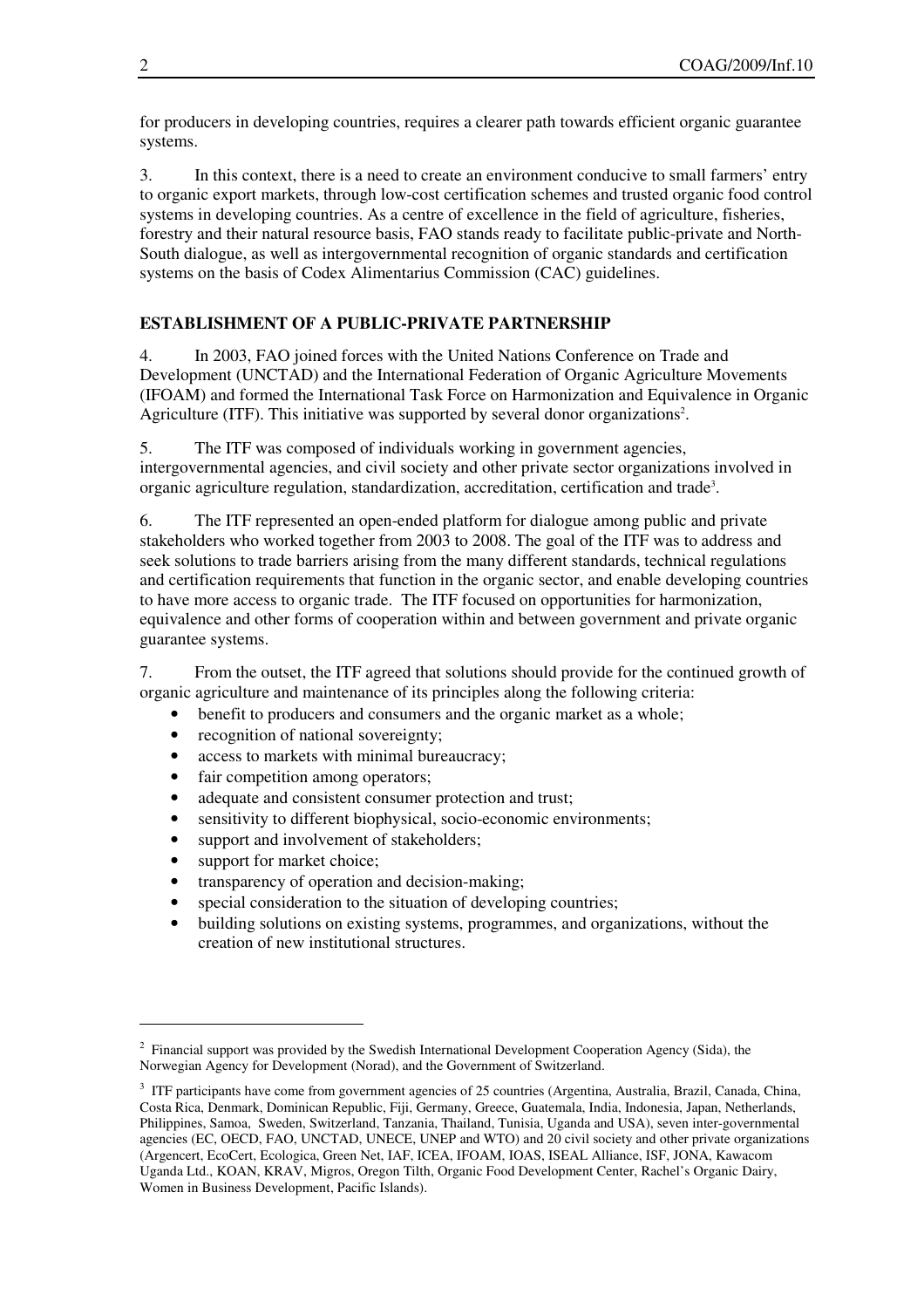8. Eight international meetings and two workshops took place, providing a discussion platform for government agencies, intergovernmental agencies, and civil society and other private sector organizations involved in organic agriculture. The discussions and outcome of the work were presented to several national and intergovernmental agencies, including: USDA Agricultural Marketing Service, European Commission, International Accreditation Forum and International Organization for Standardization (ISO). ITF information sessions were also part of international organic fairs (BioFach) and regional organic conferences in Africa and Asia.

### **ACTIVITIES AND RESULTS**

9. The ITF's work has progressed in two phases. The *Review Phase* of the work analyzed the impact of existing organic certification requirements, standards and technical regulations on trade. It also reviewed current and potential models for harmonization, equivalence and mutual recognition in different sectors of the economy. The results of the review phase guided the exploration of potential solutions. The *Solutions Phase* produced two practical tools for harmonization and equivalence, and recommendations, as described below.

#### *Requirements for certification bodies*

10. Requirements for third-party certification bodies are different between countries. However, the differences tend to be small and mainly related to questions of scale and stage of development and to legal and administrative traditions. In this case, one set of requirements could be applied universally, as long as there are sufficient provisions for sensitivity for scale and stage of development.

11. The ITF developed the International Requirements for Organic Certification Bodies (IROCB), on the basis of relevant principles of the Codex Alimentarius Commission, ISO Guide 65, World Trade Organization (WTO) and IFOAM Accreditation Criteria.

12. IROCB is a reference norm that can be used by governments and private accreditation and certification bodies as a means of accepting certification of organic products certified under foreign control systems. It thus offers a truly international basis for facilitating trade, as it enables imports of organic products.

#### *Equivalence agreements*

13. Regional differences in standards and technical regulations for organic production and processing are often justifiable and even desirable due to diverse geographic and agronomic conditions, culture and stage of development of organic agriculture throughout the world. But on the other hand, variations in standards cause difficulties for governments and certification bodies to recognize and accept organic products certified in other systems or programmes, and therefore also for organic producers to get certified organic products accepted in different markets.

14. The ITF developed the guidance document "Tool for Equivalence of Organic Standards and Technical Regulations" (EquiTool), based on the IFOAM "Criteria for Variations" and within the framework of the WTO/TBT principles and guidelines and the Codex Alimentarius Commission "Guidelines for the Development of Equivalence Agreements Regarding Food Import and Export Inspection and Certification Systems" (CAC/GL34-1999<sup>4</sup>). EquiTool is a set of procedures and criteria for deciding whether an organic production and processing standard applicable in one region of the world is equivalent to another organic standard.

#### *International standards*

 $\overline{a}$ 

15. There are currently two international standards for organic agriculture: the CAC Guidelines for the Production, Processing, Labelling and Marketing of Organically Produced

<sup>&</sup>lt;sup>4</sup> http://www.codexalimentarius.net/download/standards/362/CXG\_034e.pdf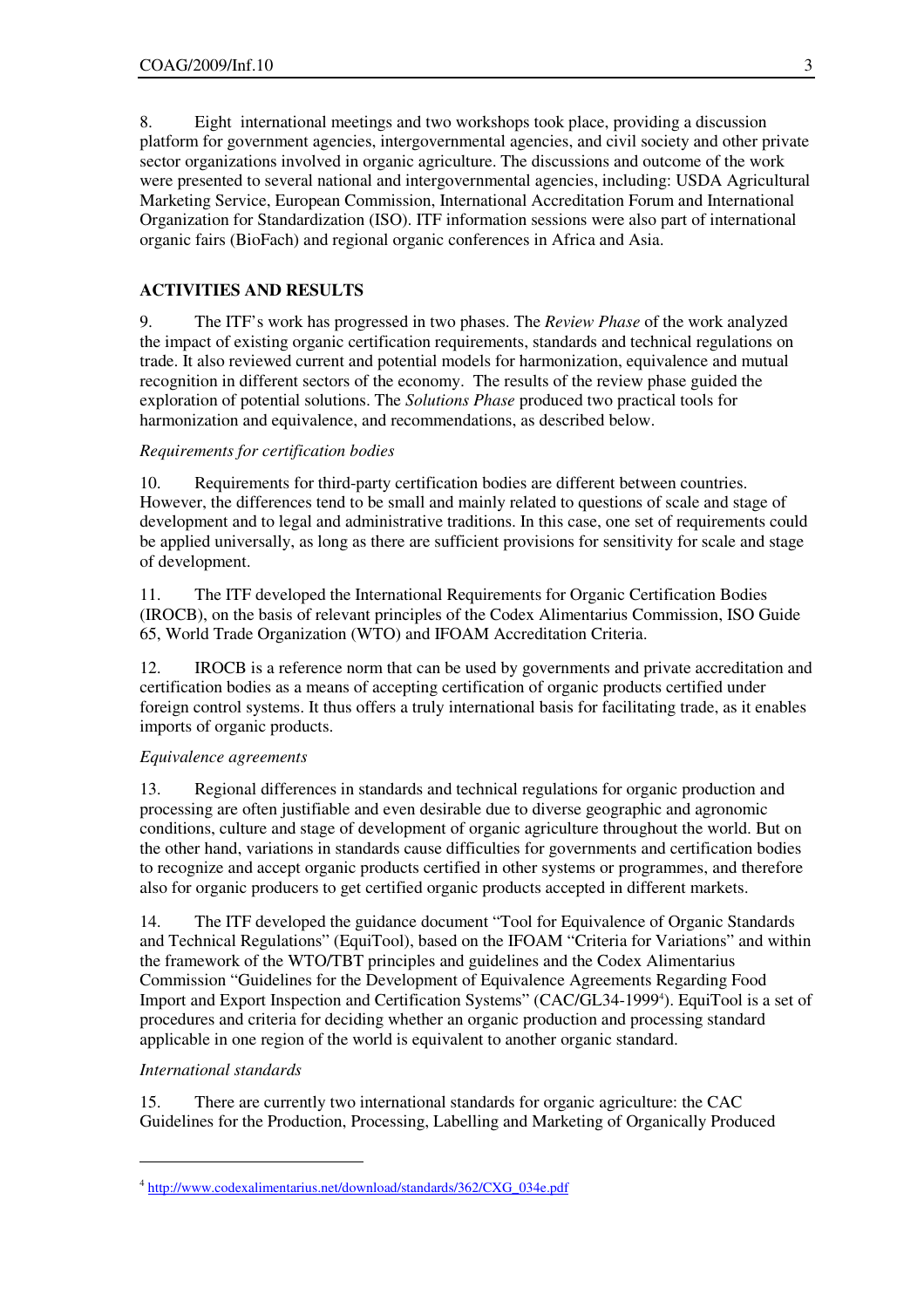Foods (CAC/ GL32-1999<sup>5</sup>) and the IFOAM Basic Standards (IBS). Although the CAC guidelines and the IBS are very similar in content, their scope and governance are too distinct to be merged into a single reference for organic standards. Not surprisingly, governments tend to feel more comfortable with the Codex Alimentarius Commission as a standard-setter while the private sector feels more comfortable with IBS.

16. Having two international reference standards, from the public and private sector respectively, is valuable, provided that there is effective linkage between them. Apart from the structure, coverage, and content of the international standards, the governing structure and the process to revise them are also essential components. Although both CAC and IBS are open and transparent and they allow for input and participation from stakeholders, public-private participation must be improved in decision-making for both international organic standards.

#### *Other outcomes*

17. The empathy created through the ITF meetings produced indirect positive side-effects, including:

- understanding among all organic stakeholders of the situation and issues affecting market access and trade of organic products in different regions;
- influencing the development of new organic regulations and revision of existing ones (e.g. China, EU);
- regional cooperation to develop organic standards and other measures to reduce trade barriers. In fact, East Africa and Pacific Islands countries have developed and endorsed regional organic standards.

18. The ITF has capitalized on some 20 years of experience of organic market regulations and their effects on markets and trade. ITF assessments, recommendations and tools can guide countries in their regulatory efforts and encourage trade-friendly regulations. ITF papers can be used by countries considering developing regulations; for example, the paper "Best practices for organic marketing regulation, standards and conformity assessment: guidance for developing countries" (January 2007) provides expert advice to governments on whether and how to develop organic regulations.

19. All ITF information materials, including technical papers and reports chronicled in a publication series called "Harmonization and Equivalence in Organic Agriculture" (5 volumes) and an information kit advocating for the adoption of the tools (in English and Spanish) are available in hard copies and electronic format from the ITF website: http://www.unctad.org/trade\_env/ITF-organic/welcome1.asp.

### **FOLLOW-UP**

 $\overline{a}$ 

20. Upon completion of its mandate and launching of its two tools in its last meeting in Geneva on 8 October 2008, the ITF dissolved, after agreeing that:

- each ITF member will continue as an independent "ambassador" committed to the promotion of the ITF tools and recommendations. Regional and national cooperation is already ongoing to encourage and test the ITF tools;
- IFOAM will be the short-term steward of the IROCB and EquiTool documents. FAO and UNCTAD will clear any changes/revision to be brought to the tools;
- FAO, UNCTAD and IFOAM, as convenors of the ITF, have developed a follow-up project for assisting countries in the implementation of ITF tools and recommendations for the 2009-2011 period. A pledge has been received from one donor.

<sup>&</sup>lt;sup>5</sup> http://www.codexalimentarius.net/download/standards/360/CXG\_032e.pdf